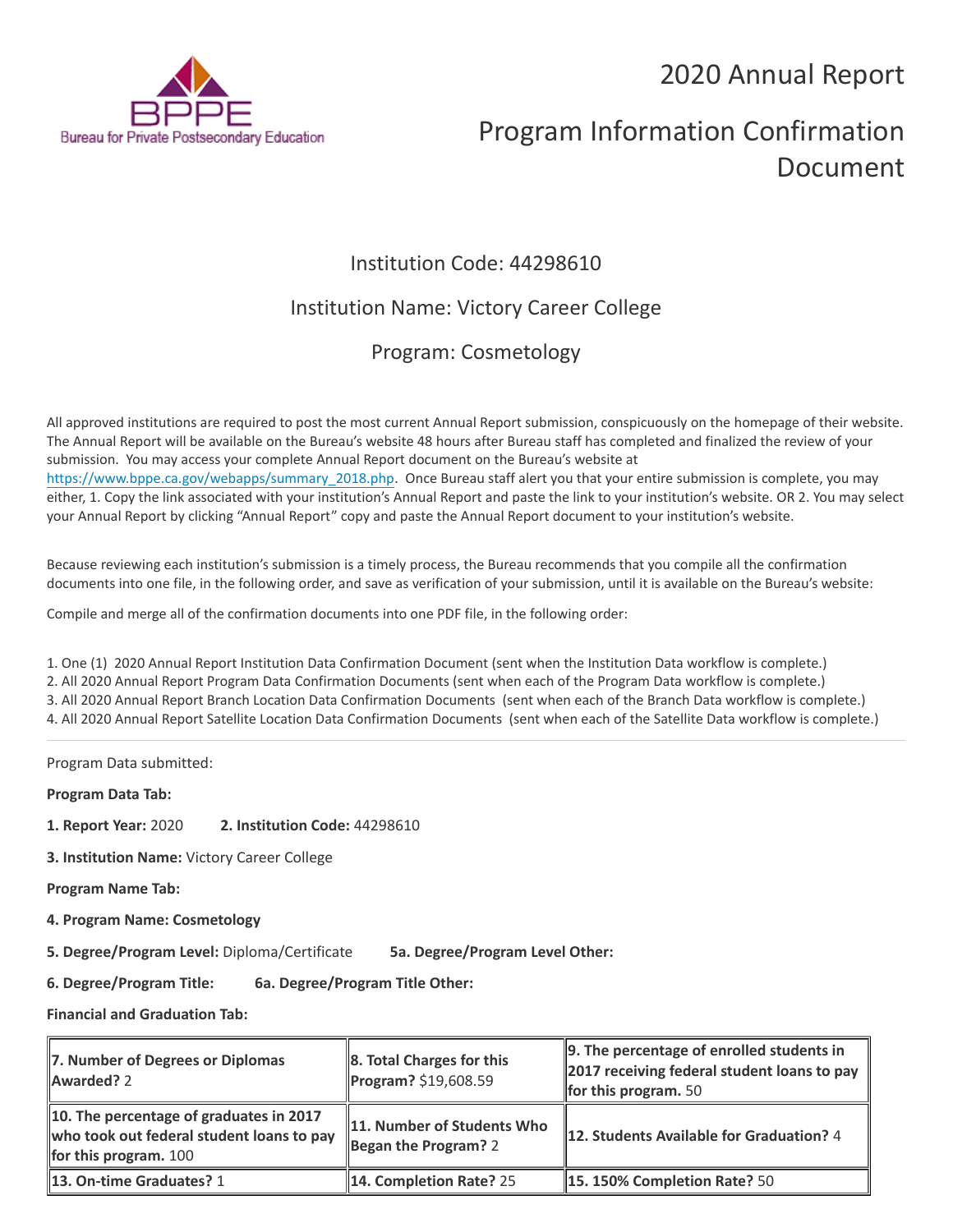#### **16. Is the above data taken from the Integrated Postsecondary Education Data System (IPEDS) of the United States Department of Education?** No

#### **Placement Data Tab:**

CEC § 94929.5 requires institutions to report placement data for every program that is designed or advertised to lead to a particular career, or advertised or promoted with any claim regarding job placement.

| 17. Graduates Available for<br><b>Employment?</b> 2                                                                                                                     | 18 Graduates Employed in the<br>Field? 1 | $\parallel$ 19. Placement Rate? 50 $\parallel$ |  |  |
|-------------------------------------------------------------------------------------------------------------------------------------------------------------------------|------------------------------------------|------------------------------------------------|--|--|
| 20. Graduates Employed in the field                                                                                                                                     |                                          |                                                |  |  |
| 20a. 20 to 29 hours per week? $0$                                                                                                                                       | 20b. At least 30 hours per week? 1       |                                                |  |  |
| 21. Indicate the number of graduates employed                                                                                                                           |                                          |                                                |  |  |
| <b>21a.</b> In a single position in the field of study: 1<br>21b. Concurrent aggregated positions in the field of<br>study: $0$                                         |                                          |                                                |  |  |
| 21c. Freelance/self-employed: 1<br>21d. By the institution or an employer owned by the institution, or<br>$\ $ an employer who shares ownership with the institution: 0 |                                          |                                                |  |  |

#### **Exam Passage Rate Tab:**

5 CCR §74112(j) requires the institution to collect the exam passage data directly from its graduates if the exam passage data is not available from the licensing agency.

**22. Does this educational program lead to an occupation that requires State licensing?** Yes

#### **22a. Do graduates have the option or requirement for more than one type of State licensing exam?** No

 **Option/Requirement #1: Option/Requirement #2: Option/Requirement #3: Option/Requirement #4:**

**Exam Passage Rate - Year 1 Tab:**

**23. Name of the State licensing entity that licenses the field:** Yes

**24. Name of Exam?** National Cosmetology Examination

| 25. Number of Graduates Taking | $\parallel$ 26. Number Who Passed the | $\parallel$ 27. Number Who Failed the | $\ $ 28. Passage |
|--------------------------------|---------------------------------------|---------------------------------------|------------------|
| <b>State Exam? 1</b>           | <b>State Exam? 1</b>                  | <b>State Exam?</b> $0$                | <b>Rate? 100</b> |
|                                |                                       |                                       |                  |

**29. Is This Data from the State Licensing Agency that Administered the Exam?** Yes **29a. Name of Agency:** Board of Barbering and Cosmetology

**30. If the response to #29 is "No", provide a description of the process used for Attempting to Contact Students.**

**Exam Passage Rate - Year 2 Tab:**

**31. Name of the State licensing entity that licenses the field:** Board of Barbering and Cosmetology

**32. Name of Exam?** National Cosmetology Examination

| 33. Number of Graduates Taking | 34. Number Who Passed the | 35. Number Who Failed the | $\parallel$ 36. Passage |
|--------------------------------|---------------------------|---------------------------|-------------------------|
| <b>State Exam?</b> 7           | <b>State Exam?</b> 7      | <b>State Exam?</b> $0$    | <b>Rate? 100</b>        |
|                                |                           |                           |                         |

**37. Is This Data from the State Licensing Agency that Administered the Exam?** Yes **37a. Name of Agency:** Board of Barbering and Cosmetology

**38. If the response to #37 is "No", provide a description of the process used for Attempting to Contact Students.** 

**Salary Data Tab:**